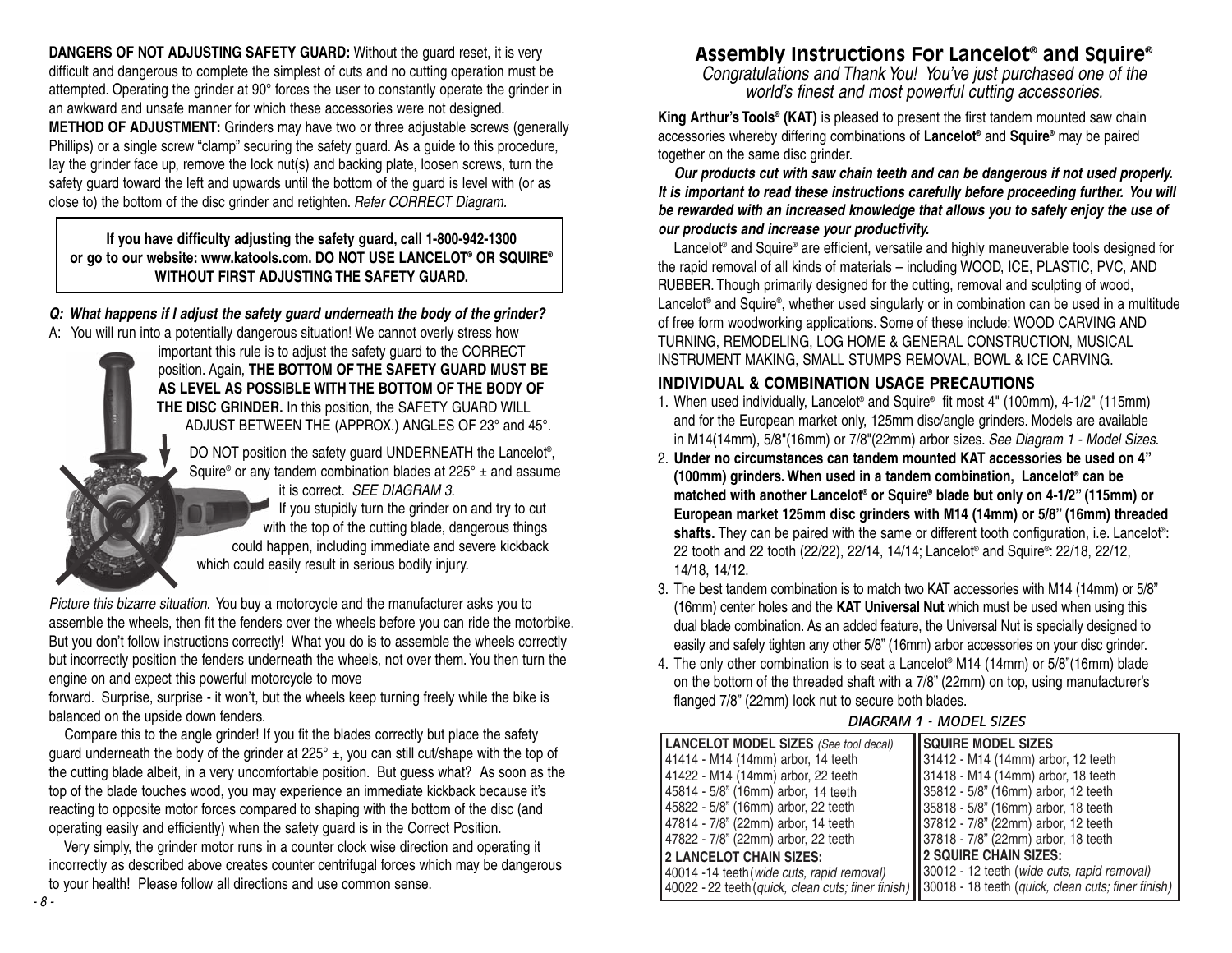#### **WARNING: FAILURE TO OBSERVE ALL SAFETY RULES, INSTRUCTIONS AND PRECAUTIONS MAY RESULT IN SERIOUS INJURY TO USER OR OTHERS.**

## **INSTRUCTIONS FOR USE**

- Recommended for use with disc/angle grinders equipped with constant pressure switch (paddle, dead man or kill switch.)
- Unplug power source from grinder when assembling, cleaning, sharpening or removing the accessory or tool. Grinder switch must be OFF before connecting power.
- **It is EXTREMELY IMPORTANT the safety guard is RESET to the 'CORRECT' position as detailed in these instructions. DO NOT REMOVE SAFETY GUARD OR AUXILIARY HANDLE UNDER ANY CIRCUMSTANCE.**
- Never operate any of our power tools accessories while under the influence of narcotics, drugs or medications. Even if you think you may be capable, if you are not totally sober, fully awake and in absolute total control of your senses, DO NOT even think about turning on an angle grinder or any other power tool with any of our accessories. Period. It's stupid and dangerous.
- Always ensure work piece is securely held in a vise or by clamps. Do not grip or support the work piece with hands, feet or other body parts while using our accessories.
- Always remain in a relaxed but firm and balanced position. Falling or working off balance will lead to possible injury.
- Work gloves, preferably Kevlar® gloves, and closed in footwear (e.g. boots or solid shoes but not flip flops, thongs or bare feet) are highly, highly recommended.
- Always use safety glasses and/or a full face visor during operation.
- At all times, use both hands to operate the grinder: one hand on the auxiliary handle, the other on the rear body of the grinder.
- Never operate the grinder at face height or in any position above your head.
- Inspect and remove all nails, staples and wire obstructions from lumber before carving.
- Never start the angle grinder when the blade/s are in contact with stock material.
- Never put the grinder down until it has stopped completely. Failure to do so could cause the grinder to 'walk', causing injury or damage. Similarly, do not ram the cutting blades into wood to stop it turning prematurely once the power switch is turned off.
- Regularly clean the disc grinder's on/off switch and remove wood shavings and dust. Accumulated debris around and under the switch could clog the mechanism, making it hazardous in operation.
- Only operate Lancelot®, Squire® and any tandem combination of our saw chain blades at a safe distance from others.
- Let the cutting blades do the work. They are fully capable. Do not force tools into the work or apply excessive pressure.
- Keep your hands and face away from the cutting blades face and edge surfaces during operation. Do not reach underneath work or attempt to remove material while the blades are rotating.
- Keep the saw chains clean and sharp by using a 1/8" (3.175mm) or 5/32" (4mm) standard chainsaw or diamond file.
- Always read these instructions in conjunction with the disc grinder owner's manual for additional user instructions and safety rules. We are aware that some manufacturers do not recommend the use of chainsaw type accessories with their angle grinders. *- 2 -*

# **WARNING: ADJUST SAFETY GUARD BEFORE USE**

# *UNDER NO CIRCUMSTANCES SHOULD LANCELOT® OR SQUIRE® BE OPERATED UNLESS THE POSITION OF THE SAFETY GUARD HAS FIRST BEEN ADJUSTED AS INSTRUCTED.*

The angle of adjustment for the safety guard varies with each disc grinder manufacturer. THE MAIN CRITERIA IS THAT THE BOTTOM OF THE SAFETY GUARD MUST BE AS LEVEL AS POSSIBLE WITH THE BOTTOM OF THE BODY OF THE DISC GRINDER. In this position, the SAFETY GUARD WILL ADJUST BETWEEN THE (APPROXIMATE) ANGLES OF 23° and 45°.





**NEVER OPERATE WITHOUT GUARD**

# **DO NOT REMOVE SAFETY GUARD**

**• ADJUST SAFETY GUARD 23° TO 45°- LEVEL WITH THE BOTTOM OF THE DISC GRINDER. -** *SEE OPERATING INSTRUCTIONS.* **LANCELOT® AND SQUIRE® ARE DESIGNED TO CUT WITH THE GUARD ADJUSTMENT SET 23°TO 45°.**

# **• WITHOUT THE GUARD RESET, CUTTERS WILL NOT CUT PROPERLY AND POSE A DANGER TO THE USER.**

*MAIN REASONS FOR THIS REQUIREMENT:*

**1. Safe and efficient operation:** Lancelot® and Squire® were designed to cut with their bottom and partially exposed left side cutting edges. Lancelot and Squire cut on their periphery (cutting edge), different than a traditional grinding wheel or sanding attachment which operates on its side (or face). With the guard rotated to the position stated in these instructions, it opens up the bottom surface of these cutting heads near the bottom of the grinder. This is where a considerable amount of the main cutting is done and is: A) a vital part of its versatility B) allows for optimum cutting utilization in a comfortable and safe position. **2. Direction of Waste:** With the safety guard properly adjusted, direction of wood chips and shavings will be angularly deflected over the top of Lancelot® and Squire® , hitting the top of

the work piece and away from the operator's hands and face. If the guard is retained at 90°, wood waste is directed upwards toward the hands/face.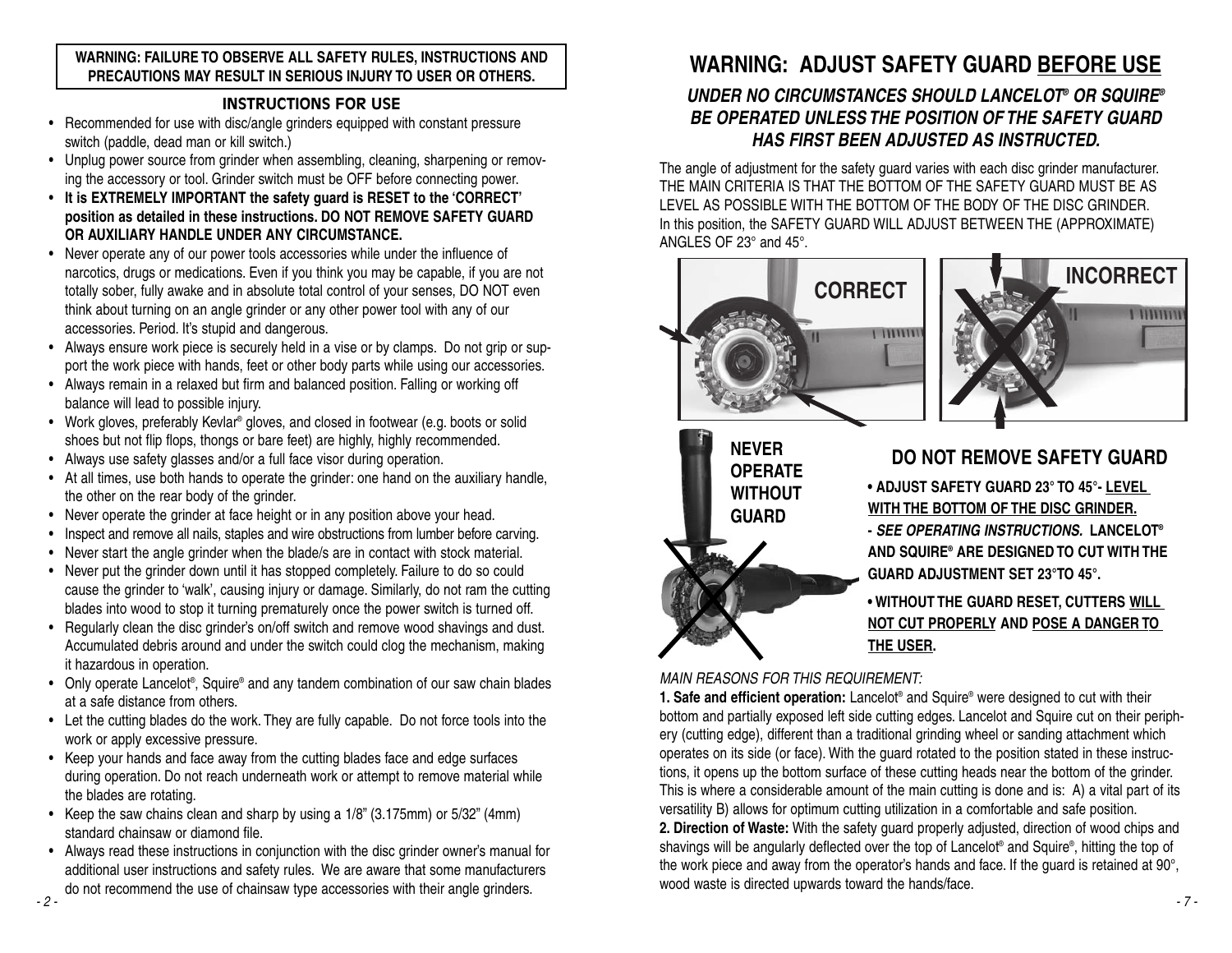#### *DIAGRAM 5*

# **DUAL LANCELOT ASSEMBLY-Using Manufacturer's Flange Lock Nut**



# **TANDEM MOUNTING - One Lancelot**® **With M14 (14mm) or 5/8"(16mm) Center and One Lancelot**® **or Squire**® **with 7/8" (22mm) Center**

- 1. DO NOT ATTEMPT TO TANDEM MOUNT A 7/8" (22mm) LANCELOT® ON THE BOTTOM OF THREADED SHAFT WITH AN M14(14mm) OR A 5/8" (16mm) LANCELOT® OR SQUIRE ON TOP.
- 2. REMOVE THE GRINDER BACKING PLATE.
- 3. TIGHTEN WITH MANUFACTURER'S LOCK NUT.

These instructions are generally the same as tandem mounting a dual combination with M14 (14mm) or 5/8"(16mm) centers with the following important exceptions. After removing the grinder backing plate, first mount one Lancelot® (NOT Squire® ) with a M14 (14mm) or 5/8" (16mm) center over the threaded shaft followed by the second Lancelot® or Squire® with a 7/8"(22mm) center. Any minor play prior to tightening the nut should be eliminated when this combination is secured. **You must use the manufacturer's Flanged Lock Nut.**

Insert the flange nut face down into the center hole of the top mounted Lancelot® or Squire® and tighten securely using manufacturer's spanner wrenches. As a guide, the top of the nut will be level or below the top of the threaded shaft when secured. There must be 1) no movement or slippage of the saw chains between discs and 2) discs and chains must rotate as one unit. *SEE DIAGRAM 5.*

*Whichever tandem combination you have chosen, if you followed these instructions, you are now ready to use one of the finest and most powerful cutting accessories in the world!* 



#### **LANCELOT® & SQUIRE® GENERAL SETUP**

Remove any non-KAT accessory from the disc grinder.

Adjust the safety guard as shown on WARNING - SAFETY GUARD and assemble Lancelot® or Squire® as instructed in CHAIN AND DISC ASSEMBLY.

#### **CHAIN AND DISC ASSEMBLY - Lancelot® and Squire®**

- 1. Remove plastic center fastener. Retain for assembly when not attached to grinder.
- 2. Place BOTTOM disc on even surface, with the stamped word BOTTOM and directional arrow facing up.
- 3. Place chain on BOTTOM disc with number 25 or 72 stamped on tang facing down. Ensure chain link tangs fit over disc perimeter, with rakers facing left. *SEE DIAGRAM 2 - CHAIN DIRECTION.* If assembled in reverse, saw chain blades will not cut efficiently and will appear blunt during operation by burning the wood.



4. Place TOP disc over chain circlet, with the decal and the side stamped TOP side facing up. Minor adjustment will secure chain between the two plates. *SEE DIAGRAM 3 - ASSEMBLY*. Lancelot® or Squire® is ready for mounting to disc grinder.

# **WARNING: DO NOT USE CUTTERS WITH INCOMPATIBLE GRINDERS**

Do NOT Use Lancelot® or Squire® Saw Chain Blades, products of King Arthur's Tools® , on any 4" (100mm) angle grinder that requires safety guard modification by drilling an additional hole in the body of the grinder. *This includes any and all 4"(100mm) Makita*® *grinders that need the safety guard adjusted by drilling an additional hole in the body of the grinder.*

We do not support use of any 4" (100mm) angle grinders as described above.

We do, however, strongly support the use of 4-1/2" (115mm) angle grinders with a constant pressure switch (paddle, kill or dead man switch). **Safety** is our utmost priority and concern, however, under no circumstances will King Arthur's Tools take responsibility for any incident arising from improper use of our accessories or ignorance of our recommendations and instructions.